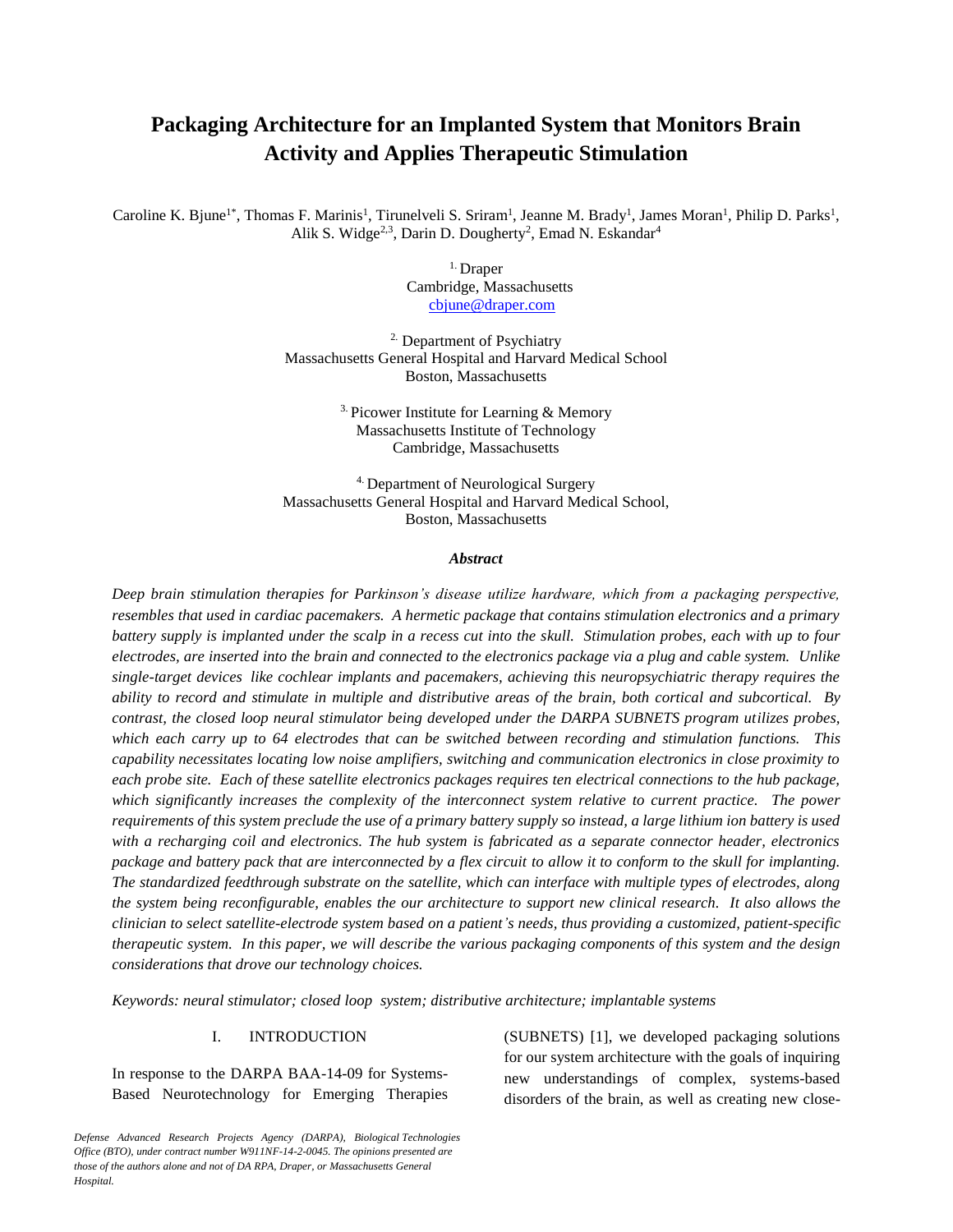loop therapies for neuropsychiatric and neurologic disease. The platform for our system is one which senses brain and body's electrical activity, correlates that activity to a patient's psychiatric symptoms, and as a result delivers electrical stimulation to alleviate those symptoms. Achieving this form of neuropsychiatric therapy requires the ability to record and stimulate in multiple and distributive areas of the brain, both cortical and subcortical.

## II. ARCHITECTURE PLATFORM

Our architectural approach for this close loop system is a cranially mounted system which contains multiple satellite connecting to a single central hub, as shown Figure 1.



*Figure 1: Illustration of the Packaging Architecture*

This architecture enables access to a distribution of neural sites. The use of satellite systems also enables noise-sensitive electronics to be placed in closed proximity to the neural sites, thus providing high fidelity signals for subsequent processing. Each satellite contains electronics for both recording and stimulation and connect to a high density electrode (up to 64 channels per satellite). The standardized satellite interface can mate to microelectrode arrays, electrocorticography (ECoG) arrays, and deep brain stimulation (DBS) electrodes. Our satellite design can also accommodate commercial connector blocks, which would allow our system to interface with existing lead sets. The hub, which contains the centralized processing, power, communication, and stimulus pulse generator, can support up to 5 satellite systems. Thus providing our system the capability of 320 reconfigurable channels. This system design approach allows the surgeons to select and place the satellite-electrode system(s) based on the individual patient's needs, are therefore provides a customized system for each patient. The satellite/hub system is

implanted but can wirelessly communicate with a base station which is external to the patient, for data streaming, reprogramming, and wireless recharge, as shown in Figure 2.



*Figure 2: Illustration of the Overall System*

## III. SYSTEM REQUIREMENTS

There are several requirements which this system must address related to packaging and materials for this program, some of which are shown in Table 1 [1].

| Parameter                                    | <b>Phase One</b>                     |
|----------------------------------------------|--------------------------------------|
| Number of sites                              | 4 recording, 1 stimulating           |
| Electrodes per site                          | 25 recording, 25 stimulating         |
| Duration of implant                          | 90 days                              |
| Time between recharge/battery<br>replacement | 30 days                              |
| Size of implant                              | $40 \text{ mm} \times 40 \text{ mm}$ |
| Weight of implant                            | 35g                                  |

Other requirements that the design needs to address when the system is being used in an implanted state [2]. Table 2 highlights some of these requirements related to materials and packaging that pertains to our system architecture, along with specification from the FDA concerning implantable devices [3]. The two primary references which relate to our system are, The International Organization for Standardization (ISO) 14708 which details regulations for *"Implant for Surgery – Active Implantable Medical Devices".* The second is the *"Technical Standards for the Safety and Effectiveness of Medical Electrical Equipment"* published by the International Electrotechnical Commission (IEC). This series is specified in IEC 60601.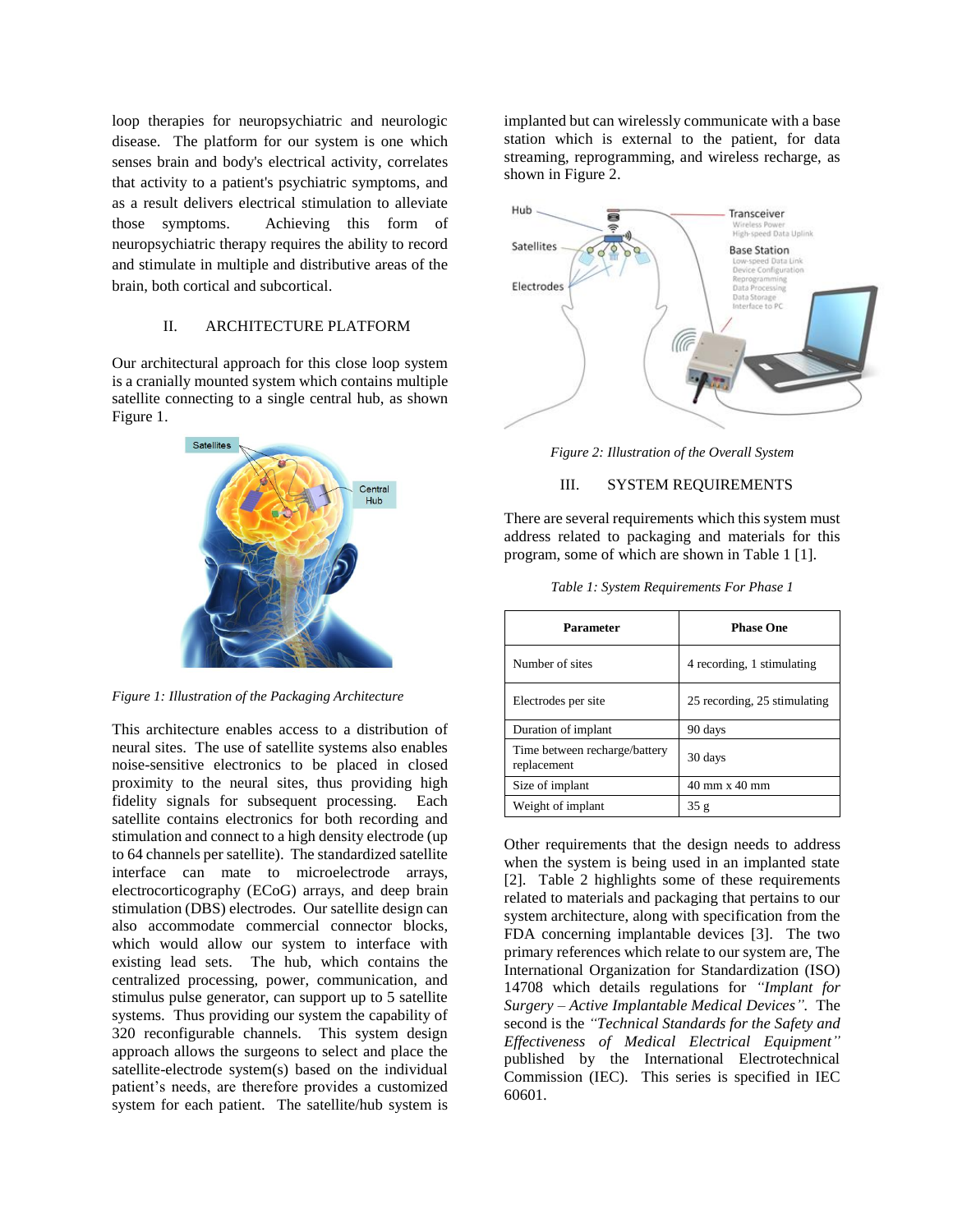| <b>Description</b> (specification) | Value           | <b>Reference</b> |
|------------------------------------|-----------------|------------------|
| The assembled device shall         | sterile         | ISO 14708-1/     |
| be                                 |                 | 14.1             |
| Implanted device shall be          | biocompatible   | ISO 14708-3/     |
|                                    |                 | 14.3             |
| Rough surfaces, sharp              | avoided or      | IEC 60601-1/     |
| corners and edges shall be         | covered         | 9.3              |
| Implantable device shall           | reaction or     | ISO 14708-3/     |
| have no features that cause        | inflammation    | 15.2             |
| No surface shall exceed            | $2^{\circ}C$    | ISO 14708-3/     |
| temperature of surrounding         |                 | 17               |
| body by                            |                 |                  |
| Long term changes in               | cause a hazard  | ISO 14708-3/     |
| materials shall not                |                 | 19.1             |
| Multiple conductor                 | Strain relieved | ISO 14708-1/     |
| junctions of implantable           |                 | 23.4             |
| leads shall be                     |                 |                  |

*Table 2: List of Materials/Packaging Related FDA Specifications*

## IV. HUB SYSTEM

#### *A. Overview*

The central hub consists of four distinct components; an electronics system enclosed in a ceramic package, a rechargeable battery/housing, a customized high density connector, and a flex substrate(s) which integrate the first three components together, as shown in Figure 3.



*Figure 3: Illustration of the Major Packaging Components Comprising the Central Hub*

| <b>Feature</b>                   | Value                                                                                                        | <b>Comments</b>                                                                                 |  |  |
|----------------------------------|--------------------------------------------------------------------------------------------------------------|-------------------------------------------------------------------------------------------------|--|--|
| $V\Omega$                        | $64$ on $0.050$ in pitch<br>Material: 90/10 Pt/Ir<br>$D = 0.010$ in                                          | Value dependent on<br>number of I/O between<br>Hub and satellite; battery<br>and ground contact |  |  |
| Package<br>materials             | Alumina plate and cover;<br>titanium seal rings; liquid<br>crystal polymer flex;<br>titanium battery housing | To meet hermeticity,<br>biocompatibility spec.<br>Ceramic cover for RF<br>transparency          |  |  |
| Flex to<br>package<br>attachment | Conductive silver epoxy                                                                                      | Based on discussion with<br>assembly houses                                                     |  |  |
| Package seal                     | Titanium band for laser<br>welding                                                                           | To meet hermeticity spec.                                                                       |  |  |
| Package<br>overmold              | Silicone rubber                                                                                              | To meet hermeticity,<br>impact spec; strain<br>relief/device comfort:                           |  |  |
| <b>Battery</b><br>encapsulation  | Titanium can                                                                                                 | Biocompatibility and<br>impact spec.                                                            |  |  |

*Table 3: Hub System Packaging Specification*

#### *B. Hub System Electronics Package*

As shown in Table 3, the feedthroughs for connecting to the electronics within the Hub system consists of a 95% alumina substrate with a brazed titanium flange. An array of 64 platinum/iridium pins, 90/10% respectively, are gold brazed into the ceramic, as shown in Figure 4.



*Figure 4: Images of the Hub electronics 64-pin Feedthrough Plate. External side (left), internal side (right)*

All of the materials selected for the feedthrough plate are known for their biocompatibility [4]. The electronics housing cover is comprised of the same 95% alumina material which is gold brazed to a titanium flange. The titanium flanges on the feedthrough plate and cover provides the hermetic seal for the electronics by laser welding the two flanges.

The external footprint of the enclosure is 30mm x 40mm, with the overall height of the package dictated by the internal height needed for accommodating the necessary electronics. In this design, as shown in Figure 5, the bottom printed circuit board containing the majority of the electrical components attaches to the feedthrough substrate. This board will contain holes allowing it to drop into the pins of the feedthrough plate. A second component attaches to the bottom board via a board-to-board connector. The top board contains the antennas with a ferrite material attached to its bottom side.



*Figure 5: View of the central hub electronics stack-up mounted onto the ceramic feedthrough substrate.*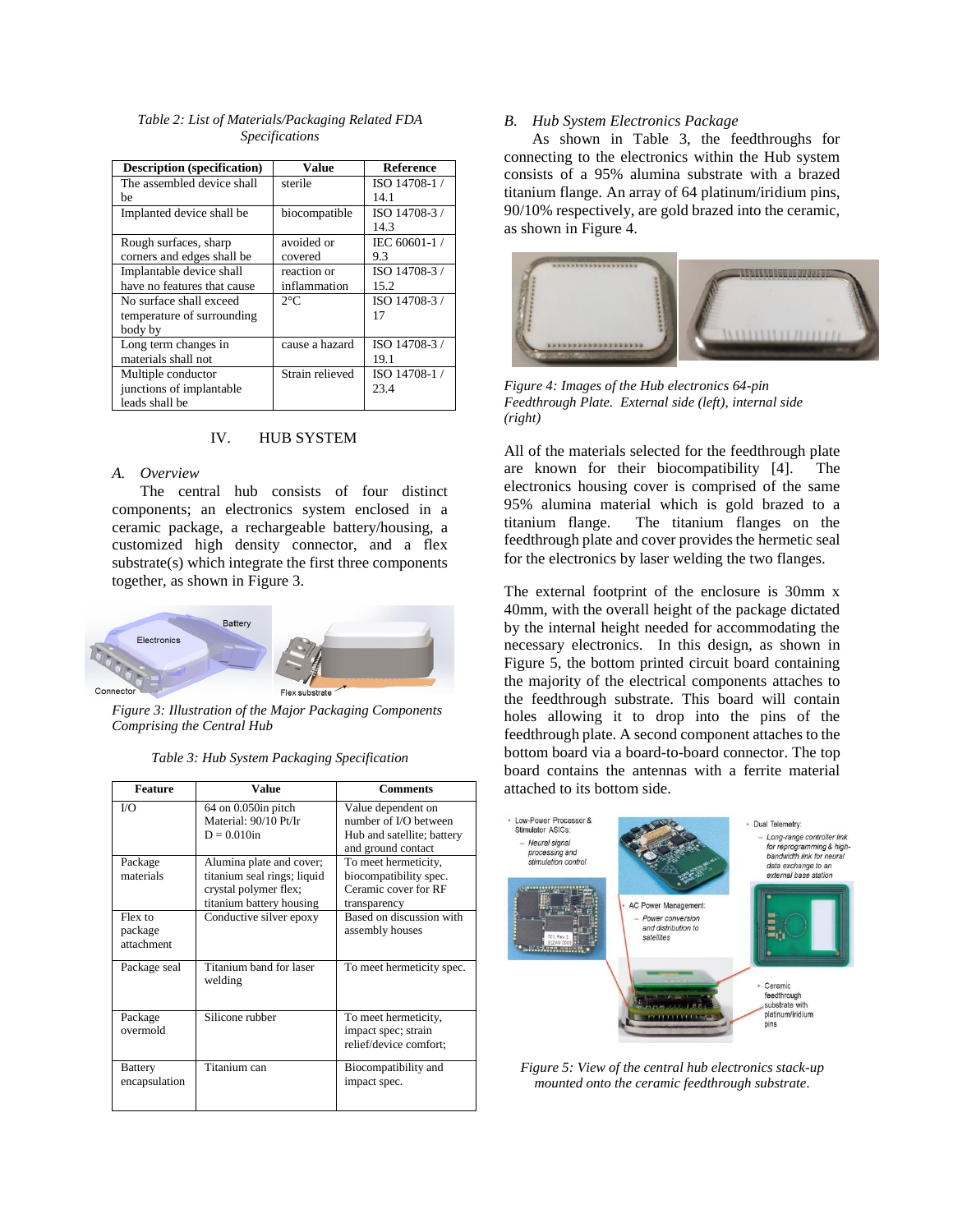In this design, the bulk of the cover height is comprised of the titanium flange/side wall. With the ability to trim the titanium as needed, there is flexibility within the one cover design to accommodate the current internal height needed as well as the providing the ability to decrease the overall package height with a reduction of the electronics.

Alumina was selected as the cover material for its RF transparent properties [5]. One of the electrical requirement of the hub system is wireless communication to the antennas located on the top circuit board within the enclosure. Traditionally, this form of wireless communication is provided by incorporating a RF transparent window (i.e. sapphire) within a titanium cover or enclosure. However, due to the limited footprint of the overall system, the use of an all-ceramic cover provides the maximum allowable area for the antenna within the enclosure. Before finalizing the design of the cover, finite element model analysis was conducted to look at the stresses within the alumina materials when subjected to impact. Several documents (ISO14708-1/23.2, IEC60068-2- 47, IEC60068-2-64, IEC60068-2-75:1997) states that a design must absorbs 2.5 Joules in mechanical impact energy [6]. As shown in Figure 6, the influence of the ceramic thickness and the internal cover's curvature has on the ability of the alumina cover of absorbing this impact.



(b) Arched wall with silicone protective layer *Figure 6: Finite Element Model Parameters and Results for (a) Curved Wall Ceramic Cover and (b) Arched Wall Ceramic Cover.*

Results from the FEM analysis showed that using a ceramic cover with an arched transition between the top and side wall, along with a wall thickness of 1.5mm (compared to 1.0mm) provided the best strength and thus is better equipped for meeting the impact specification.

### *C. Rechargeable Battery Enclosure*

The selection of the rechargeable battery for this system was based on both its physical and electrical properties. Due to the size and weight limitation for an implantable system, the goal was to incorporate a battery no larger than 710mm<sup>2</sup> and 6mm thick, with a weight less than 10g based on the size and weight estimates for the remaining portion of the system. After research into commercially available rechargeable batteries appropriate for implantable applications, the Quallion QL0200I-A cell was chosen. The battery is housed in a separate titanium case, as shown in Figure 7.



*Figure 7: Illustration of the Rechargeable Battery and Housing.*

The battery is integrated into the hub system with the use of quad feedthrough pins brazed into the cover plate for the housing. The use of this secondary housing allows for additional electronics to be placed with the battery. The housing itself provides additional protection for hermeticity, the impact specification of 2.5 Joules, as well as serving as the overall ground for the hub.

#### *D. Plug and Socket Connector*

The connection between the individual satellites and the main hub systems must withstand up to 6 connect/disconnect cycles. To achieve this, the satellites will be connected to the hub using plugs that are inserted into a single socket which is bonded to the hub flex circuit. Due the high number of contacts between the hub system and satellites, 10 contacts per satellite, commercial connection systems designed for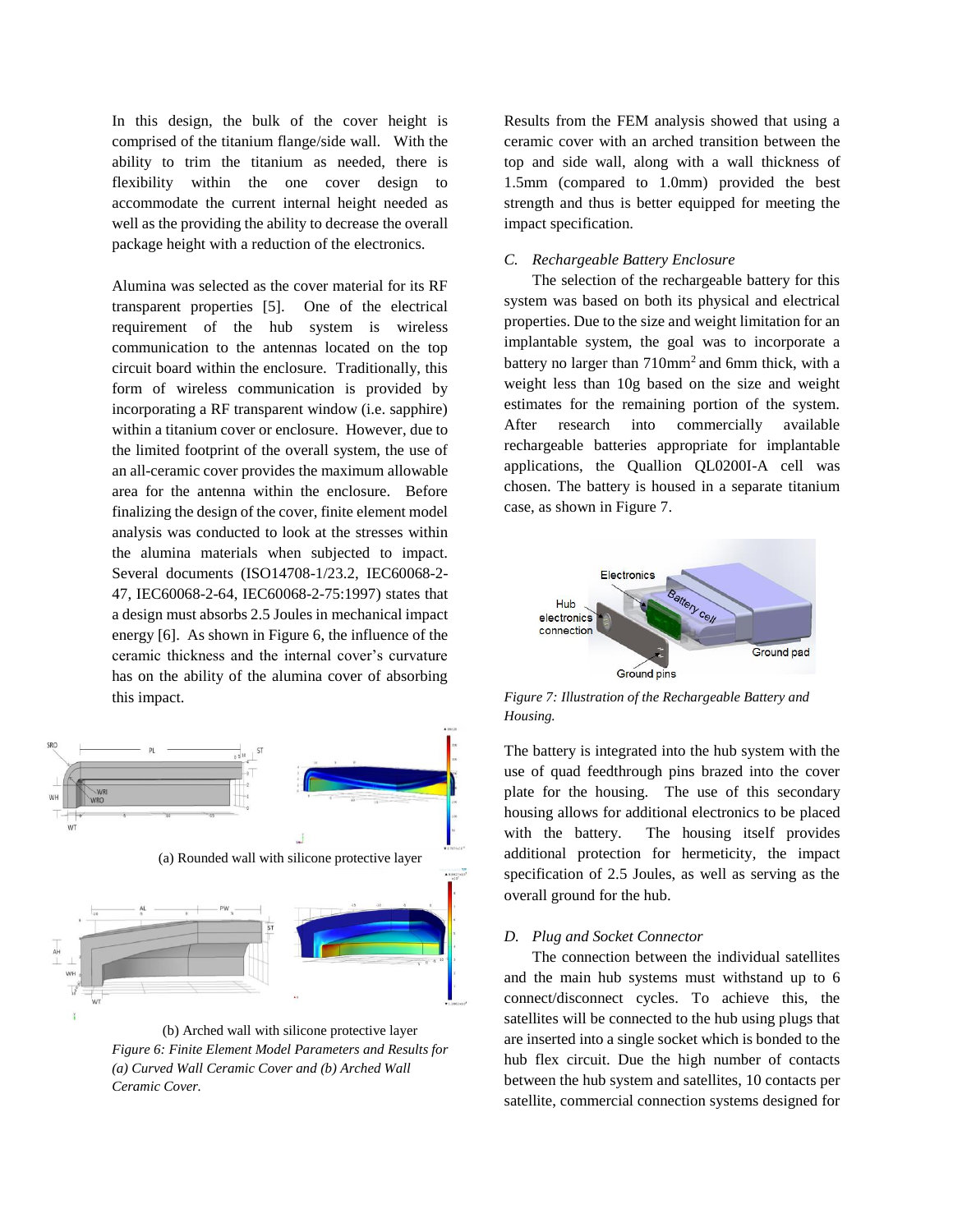medical implant applications exceeded the targeted footprint of 10mm x 40mm. Based on commercial circular connector system, a modified and custom design concept was developed for a nano-circular connector system.

The housing consists of a titanium shell and five discrete sockets, one per satellite, as shown in Figure 8.



*Figure 8: Images of custom connector system which connects the central hub system to up to 5 satellites. The custom plug and play cables are shown in the lower image.*

A biocompatible insulator material encapsulates each individual stainless steel pin within the socket, and guiding pins to ensure the plug is inserted in the correct orientation. The mating plug has a silicone overmold which seals the connector housing to the cable, provides strain relief, and increases the strength and durability of the connector. The design incorporates dual O-rings for additional protection against fluid ingress and increase seal integrity, which could be incorporated into the socket or plug.

#### *E. Hub System Integration*

The central hub is a modular system that is integrated together using a liquid crystal polymer flex substrate shown previously in Figure 3. The interconnect layer comprises of gold metallization. Both the feedthrough pins for the hub electronics, as well as the pins on the connector housing will be attached to the flex using a biocompatible, silver conductive epoxy. After integration, the system is them placed in an encapsulation tool for an over molding process, as shown in Figure 9.



*Figure 9: Illustration of the Hub System Encapsulation Tool (a-c) and Final Form Factor of the Central Hub (d).*

#### V. Satellite System

## *A. Overview*

The central hub system can connect up to 5 satellite systems. Each of these systems contain front end electronics for the electrode array, power conversion, and communications with the hub controller. This is a significantly more complex electronics package than used in other implanted stimulating and recording systems [7],[8]. The package for the satellite was design with the goal to fit within a 14mm diameter bur hole created by the surgeon. The bulk of the package would sit within this hole, and a top cap would hold the connections to the system hub and electrodes in place. The cap would also include capture holes to allow the surgeon to anchor the cap to the skull and provide a smooth surface interface to the skin. An overview of the satellite package design connected to a microelectrode array and the cable for connecting to the hub system is shown in Figure 10 and details illustrated in Table 4.



*Figure 10: Illustration of an Individual Satellite System Connected to a Microelectrode Array and Hub Cable.*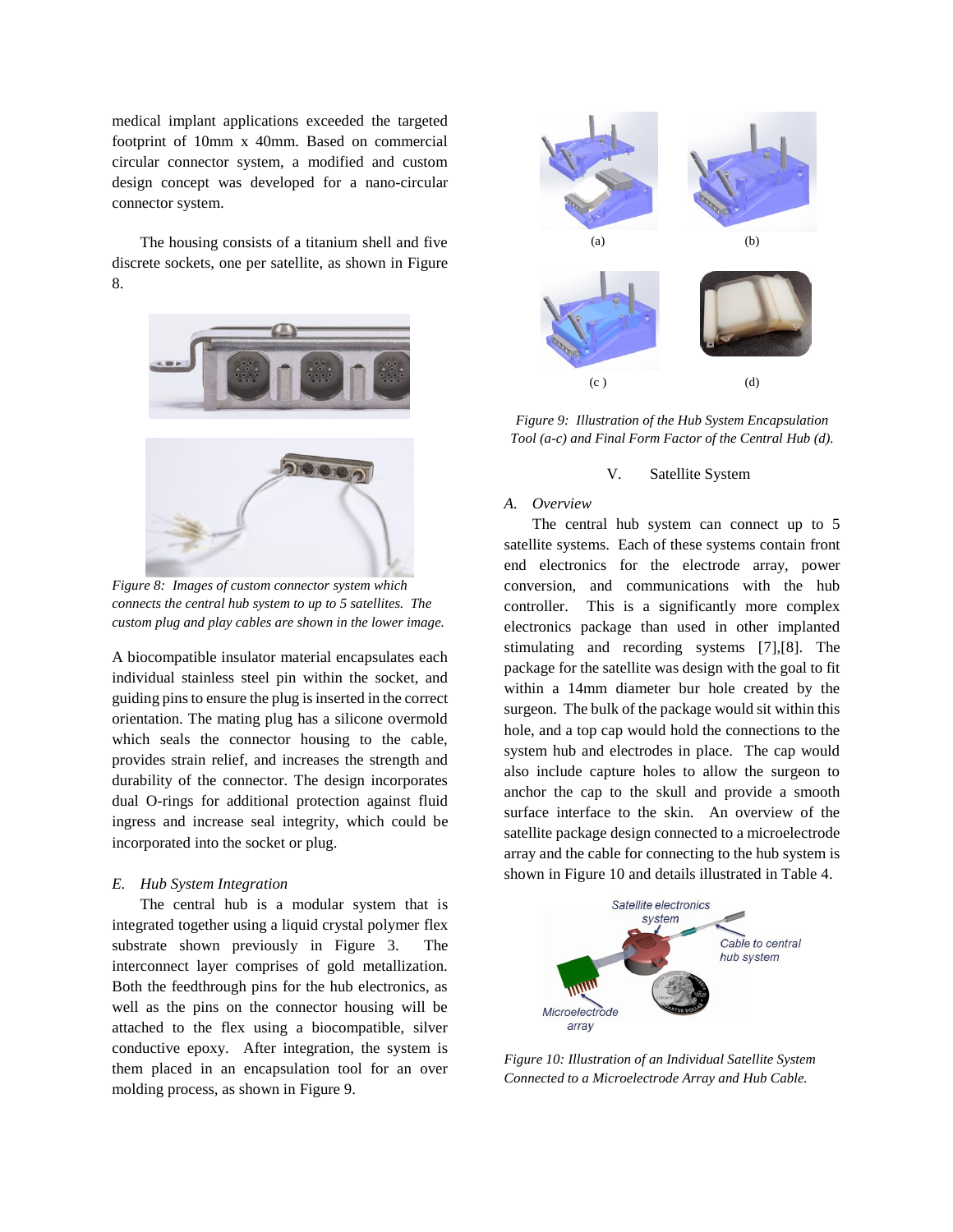| <b>Feature</b>                      | Value                                                              | <b>Comments</b>                                                              |
|-------------------------------------|--------------------------------------------------------------------|------------------------------------------------------------------------------|
| Size                                | 13.74mm diameter,<br>8mm tall                                      | Fits within a 14mm<br>diameter surgical burr<br>hole (neurosurgeon<br>input) |
| U()                                 | 81 pins on 0.970mm<br>pitch                                        | 64 for electrode; 10 for<br>hub                                              |
| Package<br>(enclosure)<br>materials | Alumina base<br>feedthrough plate;<br>Titanium cover               | To meet hermetic;<br>biocompatibility<br>specification                       |
| Package seal                        | Titanium seal ring<br>on feedthrough<br>plate for laser<br>welding | To meet hermetic<br>specification                                            |
| Wire<br>attachment                  | Thermo-sonic bond                                                  | Assembly vendor will<br>determine best practice                              |
| U()<br>encapsulation                | Epoxy filled plastic<br>shell                                      | Provides strain relief for<br>the wires                                      |

## *Table 4: Physical Design Specifications of the Satellite System Per System Requirements*

## *B. Satellite Device Enclosure*

The satellite enclosure consist of a 81-pin feedthrough plate and a titanium can. The same materials (95% alumina, gold brazed to a titanium flange) that is used for the hub electronics feedthrough plate is used for the 81-pin feedthrough. The pins also consists of the same material composition (90% platinum/10% iridium) and the same 0.010in diameter that is used on the hub. These pins provide the electrical connection between the interior electronics and the electrode and hub cable attached on the exterior side of the plate, as shown in Figure 11.



*Figure 11: Images of the Satellite 81-pin Feedthrough Plate. Internal Side (left), External Side (right).*

The hermetic seal of the package is achieved by laser welding the can to the titanium flange that is brazed onto the ceramic feedthrough plate.

## *C. Rigid-Flex Physical Design and Assembly*

The satellite electronics board is a rigid-flex design comprised on three rigid boards with flex connection, as shown in Figure 12.



*Figure 12: Optical Images of the Fabricated Rigid Flex Board, as-received and folded onto the feedthrough plate.*

 This design allows for the board to be folded upon itself to fit within the internal dimensions of the satellite enclosure of a 12.8mm diameter and approximately 7mm height. Titanium cans of different heights can be machined to accommodate taller rigid-flex designs, for example if a double sided board were required.

The circuit board contains four bare dies, a chipscale package, and several passive components. Due to the fine pitch of the contacts on several of the bare dies, sub 25µm diameter wire bond attachment is required. The bare dies would be attached first. A glob top layer would then be applied to protect the bare dies and wire bonds during the surface mount attachment and reflow process of the remaining components. The assembly process of the rigid-flex board would be conducted in the flat configuration.

The rigid-flex board is attached to the pins of the feedthrough plate by solder attachment. Nonconductive epoxy is then applied and wicked into the area between the board and feedthrough plate for additional reinforcement of the bond. Once the board is attached to the feedthrough plate, the first flex bend is formed and secure using conductive epoxy. The second bend is then formed. Once the rigid-flex board is attached and folded, the satellite package is hermetically sealed by laser welding. Images of the satellite electronics system is shown in Figure 13.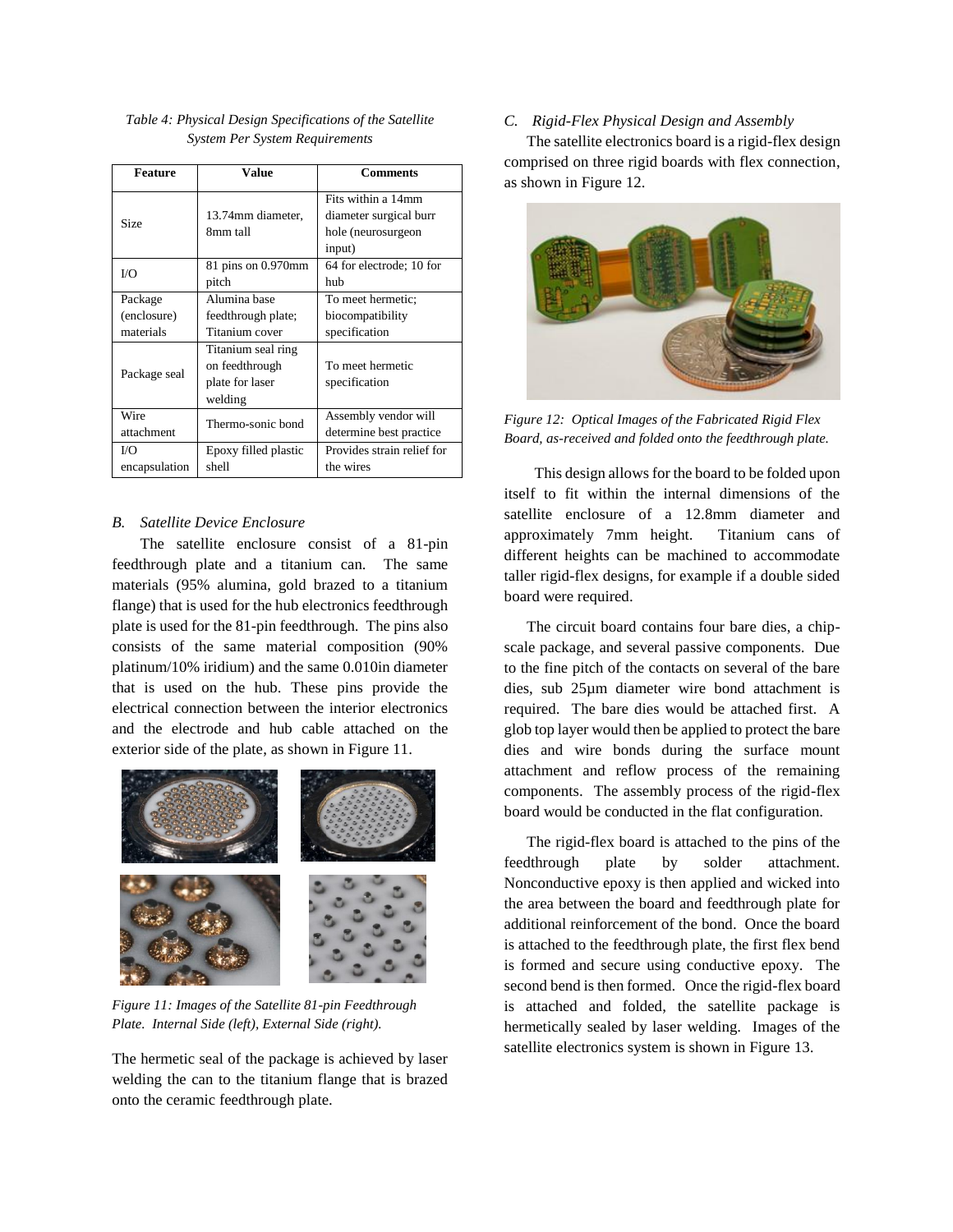

*Figure 13: Images of the satellite electronics system. Exploded view of the folded board mounted to the feedthrough substrate (left), Enclosed system (right).*

#### *D. Cable Attachment and Encapsulation*

A cable for connecting the hub and up to four different styles of electrodes/leads would be hardwired to the external side of the satellite feedthrough plate. Laser welding, resistance welding, or peg bonding would be used for the cable attachment process. Wire diameter ranging from 0.001in to 0.005in core, plus insulation have been evaluated. Wire composition of 100%Pt, 90%/10% Pt/Ir, and 99% Au, as shown in Figure 14.



*Figure 14: Images of (a) 0.005in Pt/Ir wire, (b) 0.001in Pt wire, and (c) 0.001in Au wire attached to Pt/Ir Pins.* 

As shown in Figure 11, the external side of the feedthrough plate contains a recess for the wires to be positioned into and attach to the pins. The recess also provides strain relief of the wires after they are encapsulated. Once the wire are encapsulated, a wire cap is then attached to the satellite using epoxy and over-molding in silicone. The anchor points on the cap are used for securing the satellite to skull after it is recessed into the bur hole, as shown previously in Figure 10.

The standardized feedthrough on the satellite enables the system to interface to various electrodes (i.e. microelectrode arrays, ECoG and DBS electrodes) as well as commercial connector blocks, as shown in Figure 15.



*Figure 15: Illustration of a Neural System with a Central Hub Connected to 5 Satellite-Electrode Systems.*

#### V. SUMMARY

An implantable neurological recording and stimulation system with closed loop control has been designed, which utilizes architecture of distributed electronic packages. Design of all major components of the system were done with respect to adhering to guideline provided by the program and clinicians, as well meeting regulatory requirements. Fabrication of the components are near completion and process development efforts for system assembly has begun.

#### ACKNOWLEDGMENTS

This work was supported by the Defense Advanced Research Projects Agency (DARPA), Biological Technologies Office (BTO), under contract number W911NF-14-2-0045. The opinions presented are those of the authors alone and not of DARPA, Draper Laboratory, or Massachusetts General Hospital.

#### **REFERENCES**

[1] DARPA Broad Agency Announcement 14-09 ‐ Systems‐Based Neurotechnology for Emerging Therapies (SUBNETS).

[2] Kateryna Bazaka and Mohan V. Jacob, "Implantable Devices: Issues and Challenges," Electronics, 2013, no. 2, pp. 1-34.

[3] ISO-10993, "Biological Evaluation of Medical Devices". [www.fda.gov/medical devices/](http://www.fda.gov/medical%20devices/)

[4] Jacqueline M. Morais, Fotios Papadimitrakopoulos, and Diane Burgess, "Biomaterials/Tissue Interactions: Possible Solutions to Overcome Foreign Body Response", The American Association of Pharmaceutical Scientists Journal, vol. 12, no. 2, June 2010, pp. 188-196.

[5] Pietro Valdastri, Arianna Menciassi, Alberto Arena, Chiara Caccamo, and Paolo Dario, "An Implantable Telemetry Platform System for In Vivo Monitoring of Physiological Parameters," IEEE Transactions on Information Technology in Biomedicine, vol. 8, no. 3, September 2004, pp. 271-278.